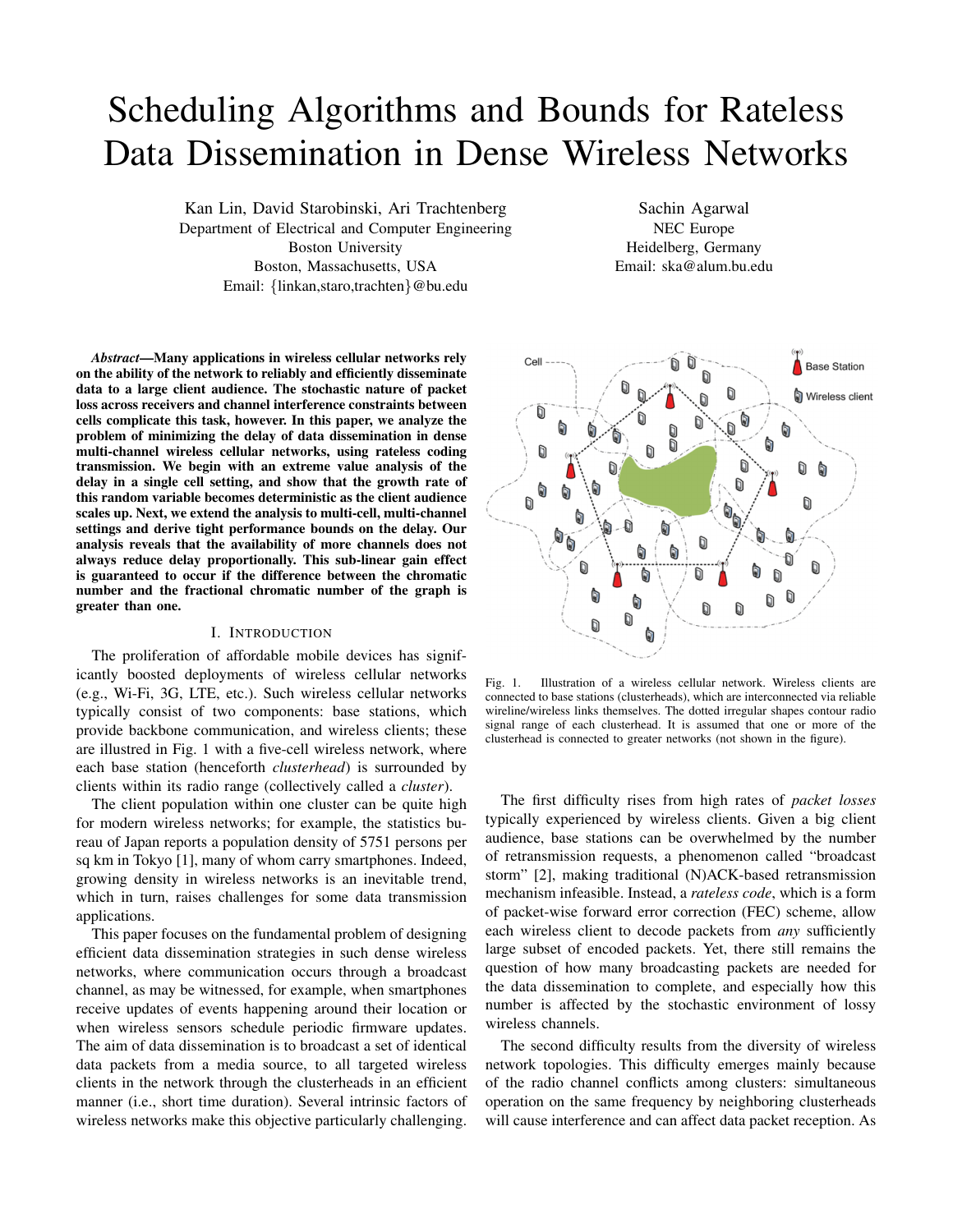such, broadcasting must be carefully scheduled to avoid this type of interference problem, potentially reducing dissemination efficiency.

The third difficulty arises when one wishes to exploit channel diversity; for example, in the U.S., IEEE 802.11 wireless nodes can transmit over 11 different channels in the 2.4 GHz band, three of which are non-overlapping. In an effort to maximize dissemination efficiency while avoiding interference, one needs to solve the allocation problem of these channel resources over both space and time.

Our goal is to determine optimal strategies for minimizing the time required for all the wireless clients to receive a disseminated file (i.e. maximizing dissemination efficiency) for general multi-cell topologies and multiple channels, given all the factors described above, using rateless coding transmission.

Our contributions are as follows. First, we conduct a study of the fluctuation of the completion time in a single cluster. Specifically we perform an extreme value analysis of the completion time, asymptotic in increasing client audience  $N$ , and find that the completion time scales proportionally to  $log(N) + o(log(N))$  in probability. This result implies that, despite the stochastic nature of packet loss, the problem lends itself to a *deterministic* optimization problem. We further argue that this deterministic phenomenon also spreads out to multiple clusters, which substantiates the feasibility of employing a deterministic scheduling policy. Thus, we propose asymptotically optimal transmission policies for general multicluster, multi-channel topologies and provide tight lower and upper bounds on their completion time. As part of our analysis, we find that dissemination efficiency is subject to a *sub-linear gain* with respect to growing channel availability, unlike the case for cluster chains [3] where linear gain can be achieved. This sublinear curve stands as the absolute bound that any asymptotical scheduling policy can achieve, a fact that is valuable for those who design and operate cellular networks.

The rest of the paper is organized as follows: Section II discusses related work and introduces graph coloring background that is necessary to our later analysis. In Section III we describe our models of the problem and its formulation. Section IV deals with single cluster rateless coding transmission, where the fluctuation of dissemination delay is studied and its deterministic trend is revealed. We expand our analysis to general multiple cluster topologies in Section V with details of our optimal policy and performance bounds. Finally, we conclude this paper in Section VI.

#### II. PRELIMINARIES

# *A. Related Work*

Considerable effort has been invested in the literature in search of solutions to some of the issues described above.

In [4] the authors conduct a quantitative analysis on the performance of FEC codes, such as rateless codes, in the presence of a large client population. An asymptotic cumulative distribution function (CDF) of the completion time is derived. However, this work only considers the analysis of a single cluster, whereas our work consider the fluctuation of the completion time itself for its asymptotic behavior, and take multiple clusters organized along an arbitrary topology into consideration as well.

The work in [3] analyzes plaintext data dissemination over simple cluster topologies, namely, linear chains of clusters. The limitation of this work is that it does not consider the scenario of rateless coding, nor general multi-cluster topologies. Moreover, unlike our work, the results of [3] apply to the expected completion time, while our work consider the behavior of the completion time random variable itself.

The work in [5] analyzes the gain of network coding (another FEC coding scheme) in a layered, multi-transmitter multi-receiver systems, where packets are passed over layer by layer using a random transmission scheme. However, this model is inconsistent with ours, where packets are considered to be ready in all base stations at first and spread out simultaneously instead of being passed down layer by layer.

There has been substantial work on resource allocation for maximizing the throughput of multi-hop wireless networks (see [6] for a survey). In [13] the authors show that maximizing throughput for a single channel over one-hop is equivalent to the classical Maximum Weighted Matching problem, solvable in polynomial time. The problem of obtaining an efficient interference-aware link scheduling scheme for a wireless network is also considered in [12]. The authors in [14] present low-complexity (although not optimal) algorithms for distributed scheduling of wireless nodes in a network. In [7] the authors study the multi-flow problem and showed the NPhardness of finding Maximum Independent Set (MIS).

Our paper is distinct from this previous body work in several aspects. First, we consider delay as the primary optimization metric rather than throughput. Since network traffic is typically bursty, the delay of a burst of data (generically referred to as a *file* in this paper) is often the primary metric of interest. Second, we explicitly model packet loss rather than assuming that communication is loss free even if certain interference constraints are satisfied. This leads to a more realistic model since wireless links are notoriously prone to packet losses due to fading, etc. Finally, our analysis focuses on the case of densely populated networks, the key fact that significantly simplifies the design of scheduling algorithms for lossy wireless networks, as detailed in the sequel.

# *B. Graph Coloring Background*

Our analysis in this paper is related to some fundamental graph coloring problems, the most significant of which we list herein for sake of completeness.

*Definition 1:* An *independent set* of a graph *G* is a set of vertices, such that no two of them are adjacent. A *maximal independent set (MIS)* of  $G$  is an independent set that is not a subset of any other independent set of  $G$ .

We use a matrix **I** to represent a collection of independent sets (or maximal independent sets) of a graph  $G(V, E)$ . Each row index corresponds to one vertex and each column represents a distinct independent set. Every element in this matrix takes on a value of either 0 or 1, with 1 indicating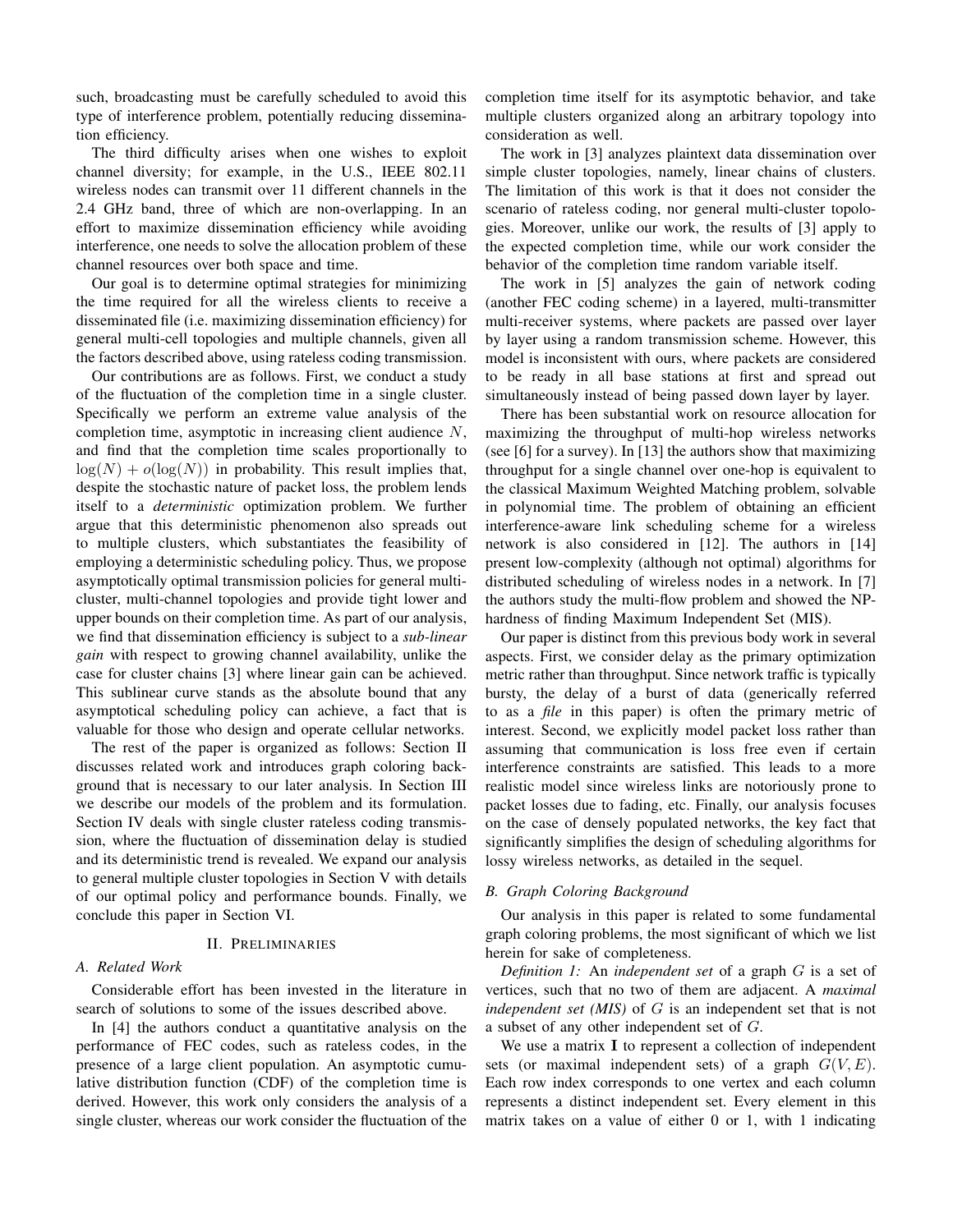the existence of the corresponding vertex in the associated independent set.

*Definition 2:* A *vertex coloring* of a graph  $G$  is a labeling of the graph's vertices with colors such that no adjacent vertices have the same color. The *chromatic number*  $\chi(G)$  of G is the smallest number of colors among all vertex coloring scheme of the graph.

*Definition 3:* A *b-fold coloring* of a graph  $G$  is an assignment of color sets of size  $b$  to vertices, such that each vertex is assigned one set and adjacent vertices receive disjoint sets. An  $a : b$ -coloring is a b-fold coloring, whose sets are subsets of a universe of available colors. The *b-fold chromatic number*  $\chi_b(G)$  of G is the smallest a for which an  $a : b$ -coloring exists.

*Definition 4:* The *fractional chromatic number*  $\chi_f(G)$  is defined to be

$$
\chi_f(G) = \lim_{b \to \infty} \frac{\chi_b(G)}{b} = \inf_b \frac{\chi_b(G)}{b}.
$$

The difference between  $\chi_f(G)$  and  $\chi(G)$  is unbounded in general. More details about  $b$ -fold and fractional coloring problems can be found in [9].

## III. MODELS AND PROBLEM FORMULATION

#### *A. Network Topology*

We assign the scattered wireless clients (also simply called *nodes*) to a set of *clusters* based on physical proximity to base stations (also called *clusterheads*), as shown in Fig. 1. Specifically, all the nodes associated with a given base station are considered as belonging to the this cluster. A node is associated with only one base station, as is typically the case in practice, even if it is under the range of multiple base stations. Base stations transmit data packets via broadcast, that is, each packet is simultaneously transmitted to all the nodes within radio range.

Physical interference constraints induce a logical graph  $G(V, E)$ , where the vertex set V represent base stations, and edge set  $E$  represent interference constraints i.e., an edge between vertex  $i$  and  $j$  means that the the coverage areas (clusters) of base stations  $i$  and  $j$  overlap. For example, the cluster graph corresponding to Fig. 1 is a pentagon, one cluster per node. We assume that the cluster topology is arbitrary but fixed, i.e., it does not change during data dissemination.

We also assume that cluster i contains  $N_i = \alpha_i N$  nodes, where  $\alpha_i$  is a constant coefficient, with  $\sum_{i=1}^{|V|} \alpha_i = 1$ , and N refers to the scaling variable. In this paper we focus on the asymptotic regime of a large client population. Therefore, our analysis applies to the case where  $N \to \infty$ .

#### *B. Transmission Model*

We consider the problem of disseminating a file consisting of  $M$  packets to all the wireless clients via broadcasts from base stations. We assume that links between base stations are fast and reliable, meaning that the entire file is available at every base station before data dissemination proceeds. The time axis is slotted and each broadcast packet transmission takes one time slot. Base stations are equipped with a single radio, as is typically the case, meaning that a node can either transmit or receive (but not both) on one channel at a point of time.

Furthermore, we consider the use of *rateless coding* for transmitting the file. Instead of transmitting the original  $M$ packets, the base station transmits a long sequence of encoded packets (e.g., using random linear codes) of these  $M$  packets. In each slot, the base station generates and transmits a new packet. The generating algorithm is devised in such a way that as soon as a node receives  $M$  different correct packets<sup>1</sup>, it can restore the original file.

## *C. Channel Interference Model*

We assume that there are  $C$  non-overlapping channels available in total that can be operated on by base stations, all of them having identical, but independent statistical characteristics. The packet loss probability on each channel is denoted . Thus, the probability that a node within a cluster does not correctly receive a packet broadcast by the base station is  $p$ , independently of all other events (e.g., correct reception or not of that packet by other nodes in the cluster).

In general, the presence of interference or crosstalk between neighboring clusters results in jamming. We assume that a packet transmission in a cluster on a specific channel will bring interference to its neighboring clusters if they communicate on the same channel, i.e., all cluster nodes will be unable to correctly receive packets. As a result, transmission on a channel in a cluster bars all its neighboring clusters from operating on the same channel during the same time slot.

## *D. Problem Formulation*

Our objective henceforth is to determine a *control policy* that minimizes the completion time (i.e., the total number of transmission time slots needed) until all the  $N$  nodes receive the entire file  $(M$  distinct decoded packets) in a network with  $C$  channels and interference constraints modeled by a graph G. We denote  $T_N^C(G)$  the minimum completion time obtained using the optimal control policy.

# IV. SINGLE CLUSTER TOPOLOGY

In this section, we investigate the performance of data dissemination in single cluster topology as the first step to develop analysis for general multi-cluster topologies. Specifically, we consider a single cluster containing  $N$  nodes. Since there is no interference constraints from neighboring clustering in this case, we do not expect benefit of using multiple channels. Hence, we simplify the notation of completion time in this section to  $T_N$ .

Because of the fact that rateless coding is designed to handle multiple clients, the optimal control policy of this case is nothing but letting the clusterhead keep transmitting new rateless encoded packets until completion. In the rest of this section, we analyze the completion time of data dissemination  $T_N$  under this policy and show that its growth becomes

<sup>1</sup>This is true for an *ideal* rateless code. In practical scenarios, a receiver may need slightly more packets for decoding.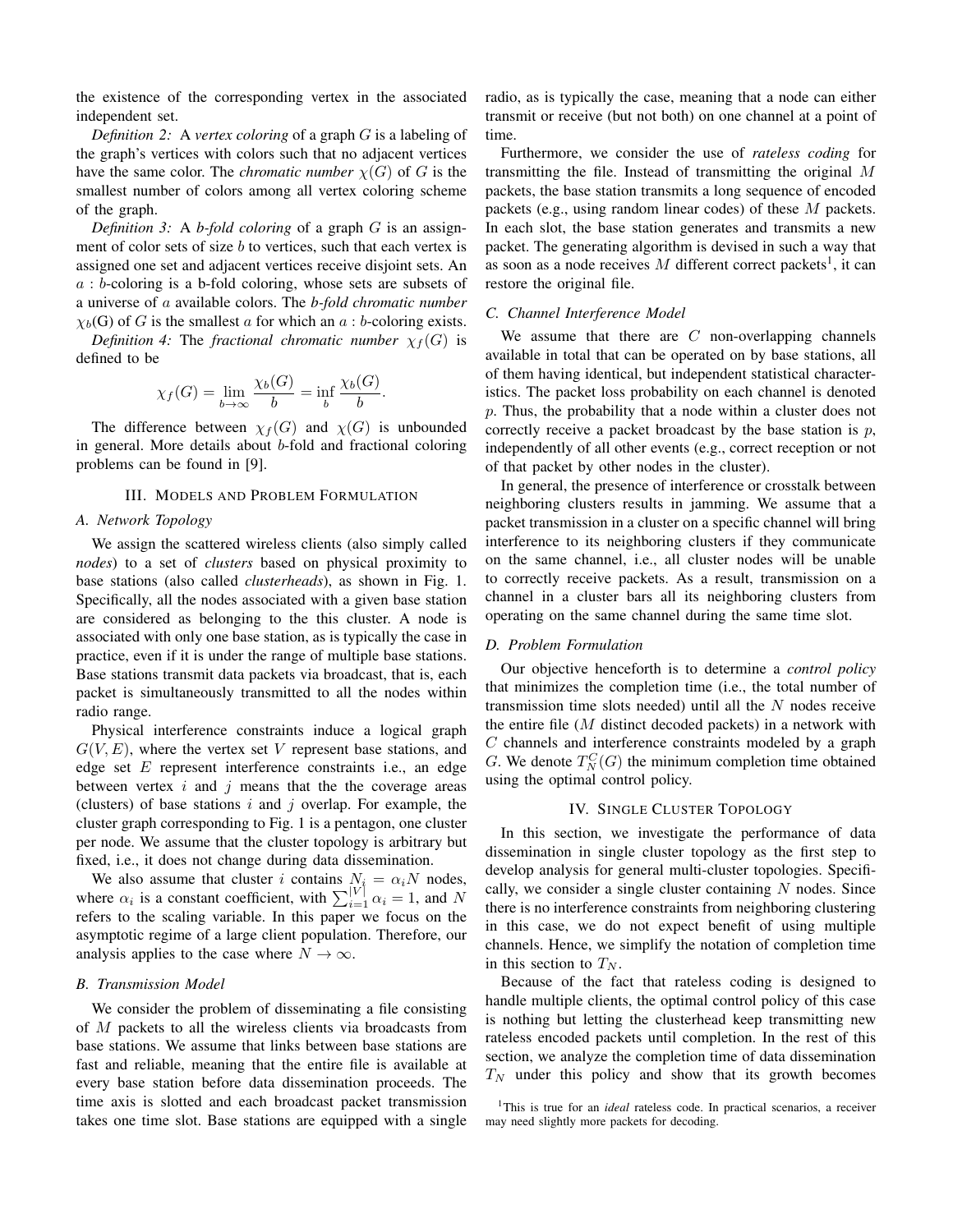deterministic for large  $N$ . Our analysis use the standard asymptotic  $O(·)$  and  $o(·)$  notations [11].

Consider first the completion time for a specific node  $n$  $(1 \leq n \leq N)$ , which we denote  $T(n)$ . The probability that the completion time for this node takes exactly  $M + k$  slots is given by a negative binomial distribution.

The CDF of this probability distribution can be expressed as  $Pr{T(n) \leq M + k} = 1 - I_p(k + 1, M)$ , where  $I_p(\cdot)$ corresponds to the so-called *regularized incomplete beta* function [10]:

$$
I_p(k+1,M) = \sum_{j=k+1}^{k+M} \frac{(k+M)!}{j!(k+M-j)!} p^j (1-p)^{k+M-j}.
$$
 (1)

Given  $N$  nodes, the completion time of the entire cluster is the *maximum* value of the completion time of all its nodes, namely,  $T_N = \max\{T(1), T(2), \cdots, T(N)\}.$ 

Next, we examine how  $T_N$  scales as N grows. The relationship between them is described with the help of a function  $k(N)$ . When considering a specific function  $k(N)$ , the following lemma, whose proof is omitted, provides us with a sufficient condition on the convergence of probabilities.

*Lemma 1:* If  $\lim_{N\to\infty} N \cdot I_p(k(N) + 1, M) = 0$ , then  $\lim_{N\to\infty}$  Pr{ $T_N \leq M + k(N)$ } = 1. On the other hand, if  $\lim_{N\to\infty} N \cdot I_p(k(N) + 1, M) = \infty$ , then  $\lim_{N\to\infty} \Pr\{T_N \leq$  $M + k(N)$ } = 0.

As a result, the following theorem predicts the completion time of data dissemination.

*Theorem 1:* For fixed  $M$  and  $p$ , the completion time of data dissemination using rateless coding in a single cluster is, with probability one,

$$
T_N = \log_{\lambda} N + o(\log_{\lambda} N),
$$

where  $\lambda = 1/p$ . In other words,  $\frac{T_N}{\log_{\lambda} N} \to 1$  in probability.<br>*Proof:* The proof follows from bounding the expression

 $N \cdot I_p(k(N) + 1, M)$  followed by showing that the choices of  $k(N) = \log_{\lambda} N + M \log_{\lambda} \log_{\lambda} N$  and  $k(N) = \log_{\lambda} N \log_{\lambda} \log_{\lambda} N$  respectively make  $N \cdot I_p(k+1, M)$  go to 0 (in the plus sign case) and 1 (in the minus sign case). The proof is fulfilled by applying this result to Lemma 1.

The key insight offered by this theorem is that, despite the stochastic nature of the environment, the order of growth of the completion time becomes deterministic, when  $N$  gets large. We conducted simulation of the delay for parameters  $M = 10, p = 0.2$  over 4500 iterations and found that 35% of instances occurs at the mode of 21 packets when  $N = 10^3$ , while 43% of instances occurs at the mode of 29 packets when  $N = 10<sup>7</sup>$ . Further, in both cases, over 90% of the samples have a completion time that differ at most by two packets from the mode. This property greatly simplifies the design of efficient scheduling policies for multiple clusters, as explained in the next section.

## V. MULTIPLE CLUSTER TOPOLOGIES

In this section, we extend our analysis to the general case of multiple clusters with multiple channels. As described

in Section III, we use the notation of  $N_i = \alpha_i N$  where  $\sum_{i}^{|V|} \alpha_i = 1$  to represent the number of nodes in the *i*-th cluster. As a result, when considering the transmission demand for an individual cluster, the results of Section IV remains applicable by replacing N with  $\alpha_i$ N.

We first show that asymptotically the same time is needed for each cluster to complete dissemination to all nodes. Our problem is then reduced to a scheduling problem among the clusters. Our primary goal is to determine the optimal control policy and derive its performance, and secondary goal is to assess the impact of increasing the number of channels available for data dissemination on the completion time performance. All the asymptotic results of this section hold with probability one as  $N \to \infty$ .

## *A. Structure of the Optimal Transmission Policy*

Denote  $T_{N_i}$  to be the total number of transmissions required for cluster  $i$ . Though these numbers differ amongst different clusters for finite  $N$ , they scale identically as  $N$  gets large, as the following lemma (whose proof is also omitted) demonstrates, based on Theorem 1.

*Lemma 2:* For a fixed set of coefficients  $\alpha_i$ ,  $i =$  $1, 2, \cdots, |V|$ , the total number of transmission slots required by different clusters scale identically as  $N \to \infty$ , namely

$$
T_{N_i} = \log_{\lambda} N + o(\log N), \qquad \forall \quad 1 \le i \le |V|.
$$

This lemma shows that as  $N \to \infty$  the *transmission demand* of different clusters becomes identical to  $T_N$ , the number given by Theorem 1.

According to our channel interference model, we further have the following lemma (proof is omitted).

*Lemma 3:* For any transmission policy that induces interference, there exists another policy that does not induce interference and causes no greater transmission delay.

In summary, to solve the problem of finding an asymptotically optimal transmission policy, it is sufficient to find for each time slot an appropriate maximal independent set (MIS) for each channel. Note that the selected MIS may change from one time slot to the next.

## *B. Analysis*

In this section, we derive the optimal policy for general multi-cluster topologies with multiple channels. Then, we provide bounds on the optimal completion time that reveal an interesting relationship with both  $\chi(G)$  and  $\chi_f(G)$ .

*1) Optimal Transmission Policy:* The availability of multiple channel resource allows us to select  $C$  MISs for each time slot (a different channel is assigned to each MIS). As a result, some clusters may belong to multiple MISs and have multiple channels available for transmission, whereas only one of them can be used.

We recall that **I** corresponds to be the matrix of all r maximal independent sets of  $G$ . We also introduce a matrix  $P$  in which each row index  $i$  represents a different MIS (corresponding to a different column of  $I$ ) and each column  $j$ represents a different *transmission schedule* corresponding to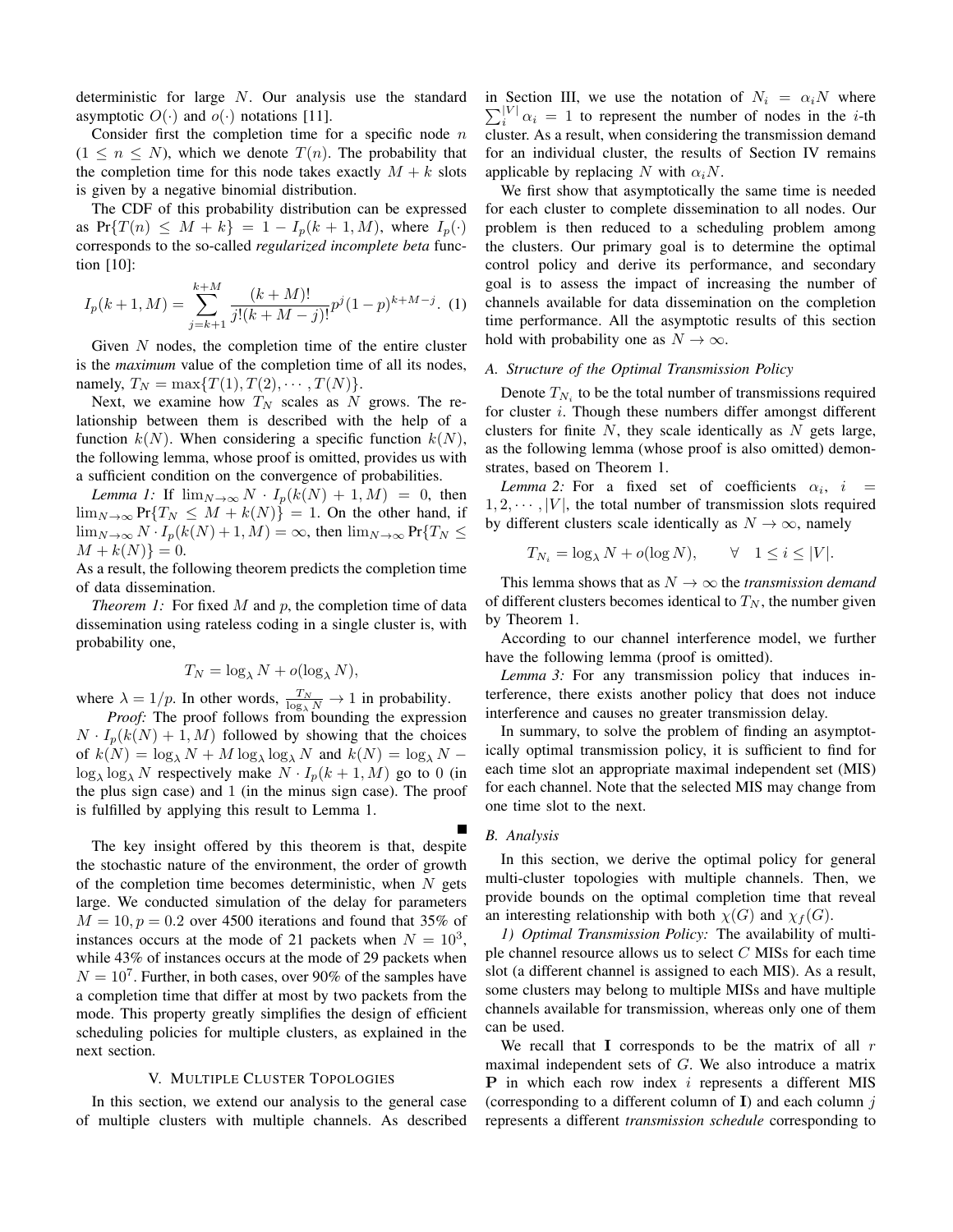a different combination of  $C$  MISs chosen out of  $r$  available. Therefore the dimensions of this matrix are  $r \times {r \choose C}$ . Note that the sum of the elements in each column of **P** is equal to C. An entry  $P_{ij}$  is set to 1 if MIS *i* belongs to transmission schedule  $j$ .

Note that we assume  $r > C$ , since the case of  $C \leq r$  is trivial: each MIS can be assigned a channel so the completion time is the same as for a single cluster.

The product **I** · **P** yields a  $|V| \times {r \choose C}$  matrix. The value of the  $(i, j)$  entry of this matrix corresponds to the number of channels allocated to cluster  $i$  using transmission schedule  $i$ . Since each cluster can only use one channel in a given time slot, we introduce a cutoff function  $f(\cdot)$ , which takes an integer matrix as its argument and returns a binary matrix of the same dimension.

$$
f(\mathbf{A})_{ij} = \begin{cases} 1 & \text{if } \mathbf{A}_{ij} \ge 1 \\ 0 & \text{if } \mathbf{A}_{ij} = 0. \end{cases}
$$

In this way,  $f(\mathbf{I} \cdot \mathbf{P})$  gives the number of effective channels usable in each cluster (i.e., 0 or 1).

Our optimization problem is thus:

Minimize 
$$
\sum_{i=1}^{n} x_i
$$
 (2)  
\nSubject to  $f(\begin{bmatrix} \mathbf{I} \end{bmatrix} \cdot \begin{bmatrix} \mathbf{P} \end{bmatrix}) \begin{bmatrix} x_1 \ \vdots \ x_{n} \end{bmatrix} \ge \begin{bmatrix} 1 \ \vdots \ 1 \end{bmatrix}$   
\n $x_1, \dots, x_{n} \neq 0$ .

where  $x_i$  ( $i = 1, \dots, x_{\binom{r}{C}}$ ) stands for the portion of time that the network should transmit using a specific transmission schedule, i.e., a specific combination of  $C$  MISs out of  $r$  available as indicated by the  $i$ -th column of matrix **P**. For convenience, we denote **x** and **1** the column vector  $[x_1, \cdots, x_{\binom{r}{C}}]^T$  and  $[1, \cdots, 1]^T$  respectively.

We denote  $\theta(G, C)$  the optimal objective value returned by (2), i.e.,  $\theta(G, C) = \min(\sum_{i=1}^{r} x_i)$ . This number refers to the amount of time normalized by  $T_N$ . Clearly,  $\theta(G, C)$  is no less than 1. The minimal dissemination delay achievable is  $T_N^C(G) = \theta(G, C)T_N$  by applying the following policy:

- *<sup>∙</sup>* Solve the programming problem (2).
- Transmit in MISs indicated by the j-th column **P** for  $x_j / \sum_{i=1}^{r} x_i$  portion of time, until every cluster finishes. The order does not matter.

*2) Performance bound:* We now bound  $\theta(G, C)$ . The purpose of these bounds is to assess the gain achieved by the availability of additional channels and establish a relationship between  $\theta(G, C)$  and the chromatic and fractional chromatic numbers of the graph.

Computing the optimal policy involves solving programming problem (2). To compute a lower bound, we first replace  $f(\mathbf{I} \cdot \mathbf{P})$  by  $\mathbf{I} \cdot \mathbf{P}$  in the constraint, namely,

Minimize 
$$
\sum_{i=1}^{n} x_i
$$
  
Subject to 
$$
\mathbf{I} \cdot \mathbf{P} \cdot \mathbf{x} \ge 1
$$

$$
\mathbf{x} \ge 0.
$$
 (3)

Because  $f(\mathbf{I} \cdot \mathbf{P}) \leq \mathbf{I} \cdot \mathbf{P}$  by definition of  $f(\cdot)$ , the solution of (2) also satisfies all constraints of (3) but does not necessarily achieve the minimum of (3). Denoting  $\theta'(G, C)$  the solution of (3), we have  $\theta'(G, C) \leq \theta(G, C)$ .

Using this relaxation, the following lemma shows the completion time for  $C$  channels is at most  $C$  times smaller than that for a single channel if  $C \leq \chi_f(G)$ . The proof of this lemma is omitted for space consideration.

*Lemma 4:* For  $C \leq \chi_f(G)$ 

$$
\theta(G, C) \ge \frac{\chi_f(G)}{C}.
$$

Note that this bound is tight when  $C = 1$ .

The following lemma shows that the (normalized) completion time for C channels is smaller or equal to  $\chi(G)/C$ if  $C \leq \chi(G)$ . Moreover, by the definition of the chromatic number, this bound is tight when  $C = \chi(G)$ . The proof of this lemma is omitted for space consideration.

*Lemma 5:* For  $C \leq \chi(G)$ ,

$$
\theta(G, C) \le \frac{\chi(G)}{C}.
$$

Combining Lemmas 4 and 5, we obtain the following bounds on the performance of the optimal policy in general topologies with multiple channels:

*Theorem 2:*

$$
\max(\frac{\chi_f(G)}{C}, 1) \le \theta(G, C) \le \max(\frac{\chi(G)}{C}, 1)
$$

or equivalently,

$$
\max(\frac{\chi_f(G)}{C}T_N, T_N) \le T_N^C(G) \le \max(\frac{\chi(G)}{C}T_N, T_N).
$$

*3) Sub-linear performance gain:* Theorem 2 shows that the completion time decreases with the number of channels. With one channel the lower bound in Theorem 2 can always be achieved. However, with increasing channels this lower bound is no longer guaranteed. Generally, for topologies whose fractional coloring number  $\chi_f(G)$  differs from the vertex coloring number  $\chi(G)$ , performance will diverge from the lower bound  $\chi_f(G)/C$  as C increases. We refer to this phenomenon as to the *sub-linear gain effect*. Theorem 2 implies a sufficient condition on  $C$  for this type of sub-linear gain effect to occur, namely  $\chi_f(G)$  <  $C$  <  $\chi(G)$ . This result holds because we know that if  $\chi(G)/C > 1$  then  $\theta(G, C) \geq 1$  (since  $\theta(G, C) = 1$  only when  $C > \chi(G)$ ). Note that the condition  $\chi_f(G) < C < \chi(G)$  is sufficient but not necessary for the sub-linear effect to occur as shown by the next example.

To illustrate, we consider a specific random graph  $G$  of 12 clusters (not shown for space consideration), with fractional